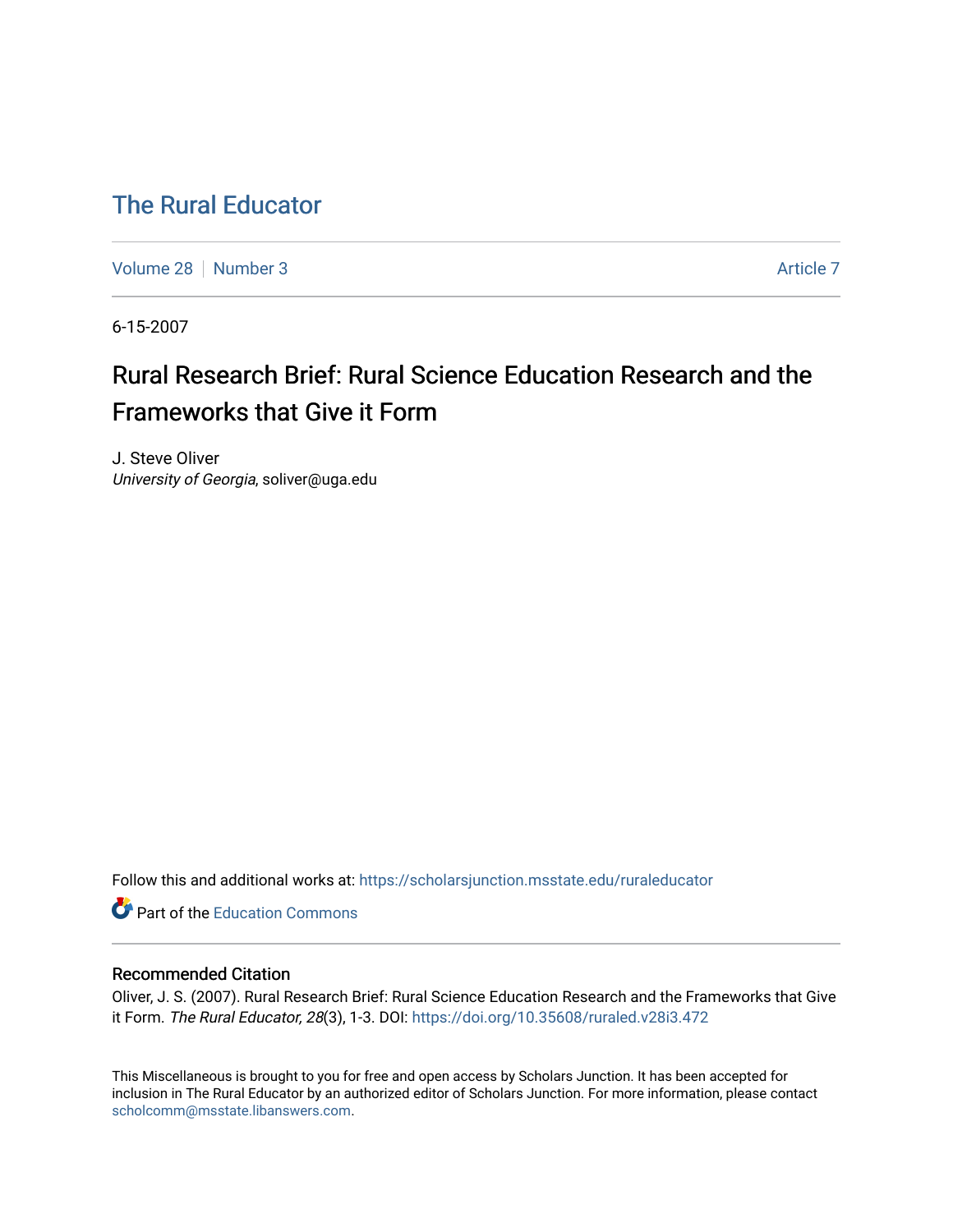# **Rural Research Brief**

**Larry G Enochs, Column Editor** *Oregon State University*

### **Rural Science Education Research and the Frameworks that Give it Form**

### **J. Steve Oliver**

*Department of Mathematics and Science Education University of Georgia* 

Research in science education has evolved rapidly over the past ten to twelve years due to the growth of two components of most published research. Though it might be argued that they are not really new, these two components are today necessarily explicit whereas they were more implicit in the past. As a doctoral student and young researcher in the mid 1980s, I did not declare anything about my perspective on research or knowing other than the fact that a *p* value of less than or equal to 0.05 was required for my findings to be *significant*. But the doctoral students and young researchers of today are not able to get away with this. This is true for good reason. As research has become increasingly qualitative and constructivist, the idea that describing precisely the theoretical base from which our work grows has taken on much greater significance, thus we have had the term "theoretical framework" incorporated into the lexicon of educational research. Likewise, if we are conducting research for which our primary data sources are interviews and observations, it becomes necessary to describe how we will know when we have found a result that has meaning or perhaps importance. And the "how do we know" questions fall under the heading of epistemological framework. Thus we have a partner for the theoretical framework: the epistemological framework.

Do these two frameworks have any special significance for rural education research? Yes, I believe that they do. Recently I published a chapter in the *Handbook of Research in Science Education* under the title "Rural Science Education" (Oliver, 2007).

Like so many people who have written about rural research in the recent past, I again struggled with the definition of what is and what is not rural. I again looked at the definitions that have been used to identify a rural school. And like so many researchers in the past, I concluded that we can know rural schools when we enter them, but it is not always easy to create a description of them that can be widely applied.

The typical definitions of rural schools or rural places involve demographic characteristics or distances from cities. For instance, the U.S. Census Bureau defined rural as 'a residential category of places outside urbanized areas in

open country, or in communities with less than 2,500 inhabitants, or where the populations density is less than 1,000 inhabitants per square mile' (Stern, 1994 cited in Horn, 1995). Other authors have used factors such as "isolation" as a measure (Sampson-Cordle, 2001). But isolation is a state of being that is increasingly difficulty to attain. Cell phones and satellite TV make almost everyone within range of everyone else. For some groups, isolation has to be self imposed. For instance, in a recent issue of The *Atlantic*, Hirschorn (2007) described an episode of the ABC TV show "Wife Swap" in which a Pentecostal couple swap partners with a family in which the husband "has turned from God to follow his rock-and-roll dreams." And as Hirschorn reported, the show takes quite seriously the "rejection of contemporary culture" by the Pentecostal family although they have apparently not rejected it enough to not be part of a reality TV program. In the same way, Crockett's (1999) study of science education in an Amish Mennonite community demonstrated how a group can impose a choice to live in a rural area without television, radio and other sources of modern culture while maximizing the use of computers and high technology (such as using artificial insemination for breeding of cattle) when it is economically expedient to do so in the business side of their lives.

Horn (1995) described the problem of identifying rural schools in this way; "The simple fact is that rural people, rural communities and rural conditions are so diverse that one can find evidence to support nearly any characterization" (p. 3). Rural schools and rural communities are in some cases identifiable because of their distance from a city, population density, apparent isolation, availability of resources, homogeneity of population, and similar characteristics, but in some cases they are not. Rural is often a one word description of a school based on the school's site and little else. In writing the chapter for the *Handbook of Research on Science Teaching*, I considered several examples of research on rural schools and considered the degree to which the authors built a description that might allow readers to understand the theoretical framework of rural education research to which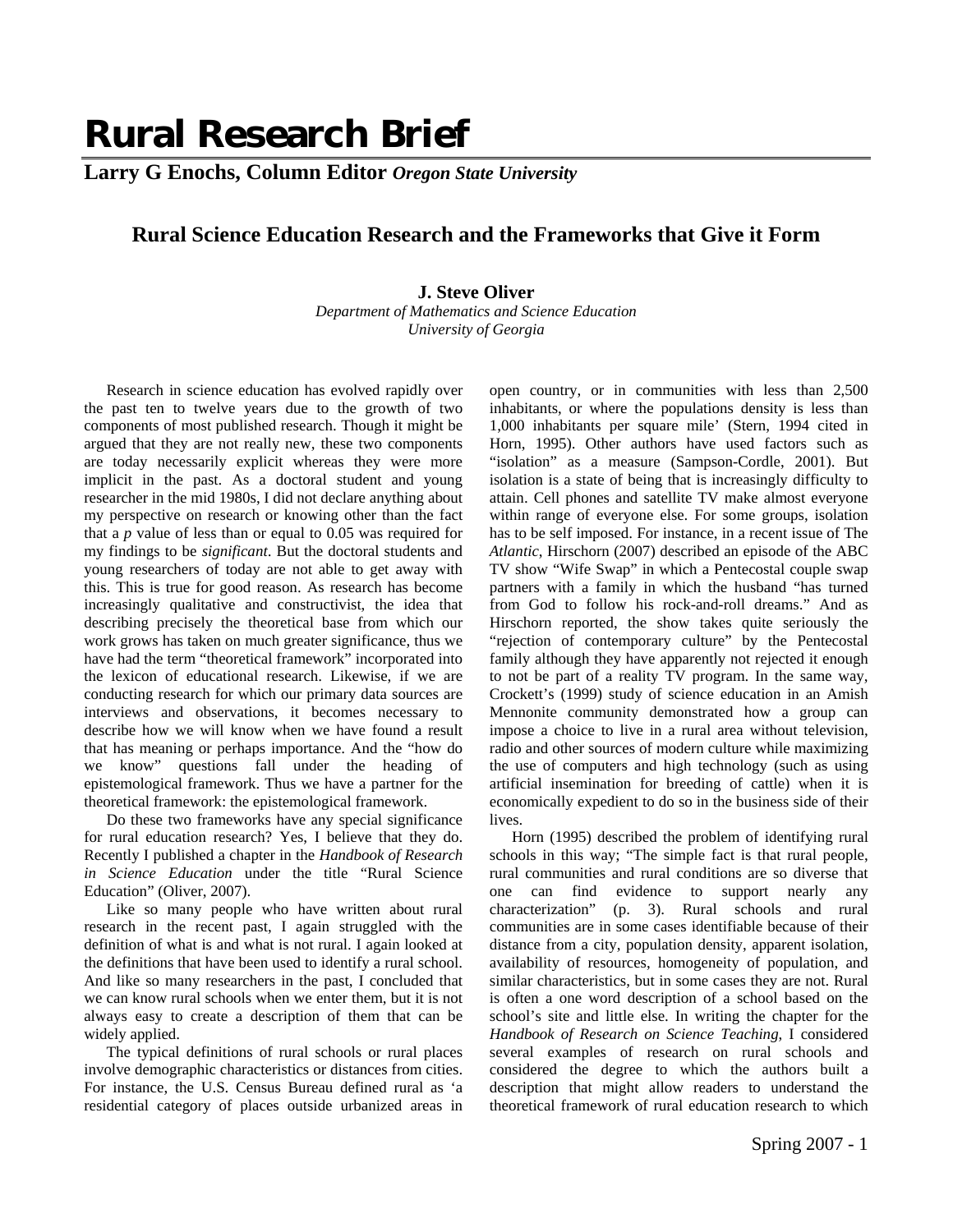that research adhered. I did not (and do not now) intend any negative criticism of these studies. I am simply interested in the representation of rural as an aspect of the framework driving the study.

In one example, Bradford and Dana (1996) published an article titled *Exploring Science Teacher Metaphorical Thinking: A Case Study of a High School Science Teacher*. Although the authors did not use the term rural in the title of the research, it was a descriptor applied to the district. It does not appear anywhere else in the manuscript and thus has little bearing on the research or its findings. And yet, it seems to be somehow important if the authors provide any mention at all. On what basis was the district a rural school district?

Another example comes from an article by Gilbert and Yerrick from 2001. In this article, rural does appear in the title: *Same School, Separate Worlds: A Sociocultural Study of Identify, Resistance, and Negotiation in a Rural, Lower Track Science Classroom*. The work describes how the African-American component of the student body is bussed from a nearby town. And it is clear from the description of the African-American community in that town that it does not have many characteristics of a rural place. The authors described the school in this way:

> Ridgemont High School is situated 10 miles outside a North Carolina university town of approximately 50,000 and attracts students from both rural-agrarian and small suburban settings. The boundaries of Ridgemont High School are drawn in response to a 1990 decision by the local school board to racially rebalance the school's attendance area by busing kids from predominantly Black neighborhoods within the town limits to predominantly White schools in the other areas of the county (p. 577).

This is an excellent study of how the students within the lower track science classes manipulate the environment of the classroom in order to reduce the learning demands that the teacher was intending for them. The students seem to have perfected a procedure by which they spiral down the expectations of the teacher and "maneuver the teacher to accept work that was only marginal with regard to the original teacher-stated goals" (Oliver, 2007, p. 354).

But the question of greatest interest here is: Is this an example of rural education research? The research questions were built within a rural framework. For instance the first research question read: "What are key components of lower track science classroom discourse specific to rural contexts?" However the rural context did not persist into the discussion and conclusions. The researchers found that there was no shared discourse between the lower track students and their teacher. As a result they concluded: "Instead of sharing a common discourse, lower track students and their teachers maintain separate discourses that are carved in response to and in opposition to the world view of the other (p. 594)."

I have always envisioned the school site of this research as having pasture fields and row crops on the plots adjacent to the school. Perhaps there are stands of long straight thin loblolly pine trees directly across the road, as characterize so many out-of-town places in eastern North Carolina. And so, in my mind at least, the school looks like a rural school. But the rhetorical question (and answer) I posed in the original chapter was this:

> Did these discourse issues arise from the physically rural location of the school and its contrasts to the "in town" and "in the neighborhood" experience of the students? Quite likely the reader will be forced to answer both yes and no. But the discourse issue was not really a rural school issue per se as much as an indication of a difficult mixing of socioeconomic class, racial and ethnic groups (p. 355).

The school problems identified by rural education research has not typically been characterized by these kinds of issues.

When I was writing the chapter on rural science education I made several references to the "myth of rural education." And each time, my editor would ask "what is the myth to which you refer?" I wanted to answer, "You know, the rural myth. The myth of how life was safe, peaceful, and good in rural places of the past." But it was only after the chapter had been finalized that I found the article for which the myth was explained in the terms I had meant. In the chapter, I had cited Sher (1983) who wrote that rural schools have less specialization among the teachers, less equipment both in and out of classroom, and less bureaucracy. He had also reported that rural schools have a greater tendency toward teaching the aspects of basic education, more recognition of the individual contributions, and more relaxed relationships between faculty, administration and staff. But these are not the aspects of the rural school which address the myth to which I was referring.

Rather the myth to which I referred was the one described by Keppel in her article from 1962 titled *The Myth of Agrarianism in Rural Education Reform, 1890-1914*. I will quote a long passage from Keppel to illustrate.

From Thomas Jefferson and John Taylor of Caroline on through the nineteenth century, the image of the virtuous yeoman as the very backbone of the nation on whose well-being the security of the entire nation rested, was an ubiquitous theme in literature by no means restricted to those writing on agriculture or on education appropriate to farm children. The agrarian tradition, of ancient lineage, was appropriate to an America in